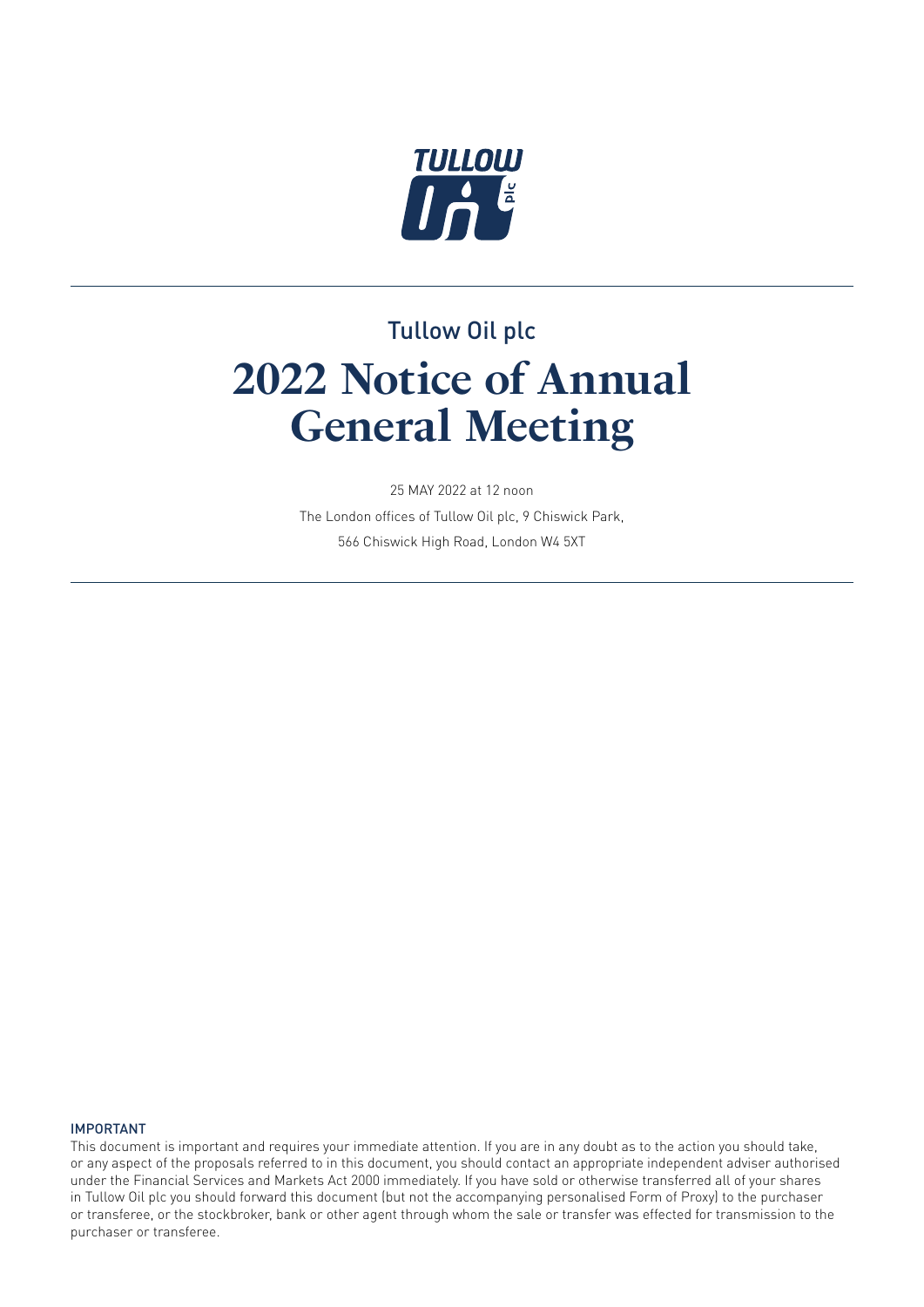## Letter from the Chair of the Board

#### Tullow Oil plc

Registered in England and Wales No. 3919249 Registered office: 9 Chiswick Park, 566 Chiswick High Road, London W4 5XT

22 April 2022

#### Dear shareholder

#### Annual General Meeting 2022

The Annual General Meeting (AGM) of the Company will be held at the London offices of Tullow Oil plc at 9 Chiswick Park, 566 Chiswick High Road, London W4 5XT, on 25 May 2022 at 12 noon. The Notice convening the AGM is set out on pages 8 to 9 of this document. A Form of Proxy for use in respect of the AGM and a prepaid reply are enclosed. A location map is shown on the reverse of the attendance card that detaches from the Form of Proxy. I would like to take this opportunity to give you some information about the Resolutions to be considered at the AGM.

#### Resolution 1: Reports and accounts

This Resolution deals with the receipt and adoption of the accounts for the financial year ended 31 December 2021 and the associated reports of the Directors and auditor.

#### Resolution 2: Directors' remuneration

In accordance with the Companies Act 2006 (the Act), the Company's Directors' Remuneration Report is divided into three parts: (i) the Annual Statement by the Chair of the Remuneration Committee; (ii) the Directors' Remuneration Policy Report; and (iii) the Annual Report on Remuneration.

- The Annual Statement by the Chair of the Remuneration Committee, which is set out on pages 71 to 72 of the Annual Report and Accounts, provides a summary of the Directors' Remuneration Policy Report and the Annual Report on Remuneration.
- The Directors' Remuneration Policy Report which is set out on pages 85 to 87 of the Annual Report and Accounts sets out the Company's future policy on Directors' remuneration. This Policy Report was approved by shareholders at the Annual General Meeting of the Company held in 2020. As no changes are proposed to be made to the Policy and the approval obtained in 2020 is effective for three years, shareholder approval is not being sought in respect of the Policy Report this year.
- The Annual Report on Remuneration is set out on pages 71 to 84 of the Annual Report and Accounts and gives details of the payments and share awards made to the Directors in connection with their and the Company's performance during the year ended 31 December 2021. It also details how the Company's policy on Directors' remuneration will be operated in 2022 (although, for ease of reference, those details have also been presented within the Directors' Remuneration Policy Report).

Resolution 2 invites shareholders to approve the Annual Statement by the Chair of the Remuneration Committee and the Annual Report on Remuneration for the financial year ended 31 December 2021. Resolution 2 is an advisory vote and will not affect the way in which the Company's remuneration policy has been implemented during the year under review.

#### Resolutions 3 to 10: Re-election or election of Directors

These Resolutions deal with the re-election or election of **Directors** 

In accordance with the provisions of the UK Corporate Governance Code, each of the Directors will stand for re-election, save for: Phuthuma Nhleko, who will stand for election for the first time since his appointment by the Board in October 2021 as a non-executive Director and Chair of the Board.

Following an internal evaluation of the Board's performance and effectiveness in late 2020, the Board is satisfied that each Director being proposed for re-election or election has the skills, experience and commitment necessary to contribute effectively to the Board. The Board therefore unanimously recommends the re-election and election (as applicable) of the Directors set out in Resolutions 3 to 10. Biographical details of each of the Directors standing for re-election or election appear on pages 5 to 7 of this document, including the reasons why the Board believes the Director's contribution is, and continues to be, important to the Company's long-term sustainable success.

In October 2022, Jeremy Wilson will have completed nine years on the Board. It is his intention to seek re-election at the AGM in early 2022 and in due course agree with the Board a date that is mutually convenient for him to retire before October 2022.

#### Resolutions 11 and 12: Appointment of auditor

These Resolutions deal with the re-appointment of Ernst & Young LLP as auditor of the Company and the authorisation of the Audit Committee to determine its remuneration.

#### Resolution 13: Directors' authority to allot shares

This Resolution is proposed as an ordinary resolution to give authority to the Directors to allot shares. This Resolution will, if approved, renew the Directors' authority to allot shares until the conclusion of the AGM to be held in 2023 or 30 June 2023, whichever is the earlier. This authority is restricted to the allotment of shares having an aggregate nominal value of £47,874,631 representing approximately one-third of the Company's issued ordinary share capital on 18 April 2022, being the latest practicable date prior to the publication of this Notice. The Company does not currently hold any shares in treasury.

The extent of the authority is in line with the Share Capital Management Guidelines issued by the Investment Association.

There are no present plans to allot shares other than in respect of employee share schemes.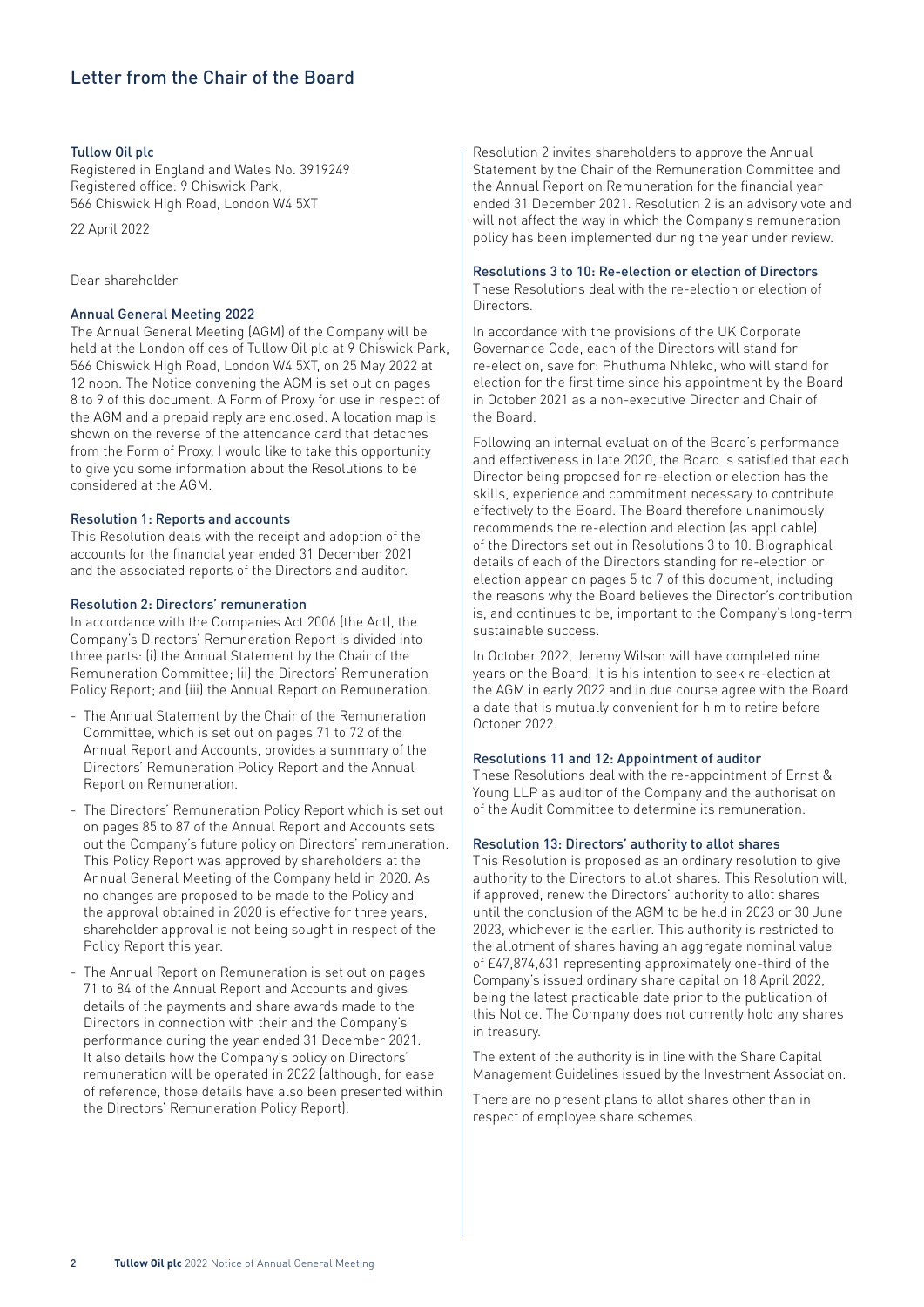#### Resolution 14: Disapplication of pre-emption rights

This Resolution is proposed as a special resolution to disapply pre-emption rights. Section 561 of the Act gives all shareholders the right to participate on a pro rata basis in all issues of equity securities for cash, unless they agree that this right should be set aside. Resolution 14 empowers the Directors, until the conclusion of the AGM to be held in 2023 or 30 June 2023, whichever is the earlier, to allot equity securities for cash, without first offering them on a pro rata basis to existing shareholders, but only up to a maximum nominal amount of £7,181,195, representing approximately 5 per cent of the Company's issued ordinary share capital on 18 April 2022, being the latest practicable date prior to the publication of this Notice.

The Directors also confirm their intention to follow the provisions of the Pre-Emption Group's Statement of Principles regarding cumulative usage of authorities within a three-year rolling period where the Principles provide that usage in excess of 7.5 per cent of the Company's issued ordinary share capital should not take place without prior consultation with shareholders.

The Directors consider that it is appropriate for this authority and these powers to be granted to preserve maximum flexibility for the future.

#### Resolution 15: Notice of general meetings

This Resolution is proposed as a special resolution and seeks shareholder approval for holding general meetings on 14 clear days' notice. Under the Act, the notice period for the holding of general meetings (other than an annual general meeting) of a company is 21 clear days unless shareholders agree to a shorter notice period and certain other conditions are met. The Company currently has the power to call general meetings (other than Annual General Meetings) on 14 clear days' notice. The Board believes it is in the best interests of shareholders to preserve the shorter notice period and, accordingly, proposes that Resolution 15 be passed as a special resolution.

The Board confirms that it will only call general meetings on shorter notice for non-routine business and where the timing of the meeting is considered to be urgent and abridged notice is considered to be in the interests of shareholders as a whole. If this Resolution is passed, the authority to convene general meetings on 14 clear days' notice will remain effective until the conclusion of the AGM to be held in 2023.

#### Resolution 16: Share purchases

This Resolution is proposed as a special resolution and seeks shareholder approval to allow the Company to make market purchases (within the meaning of section 693(4) of the Act) of the Company's ordinary shares on such terms and in such manner as the Directors may determine from time to time, subject to the limitations set out in this Resolution. If this Resolution is passed, the Company will be authorised to purchase up to a maximum of 143,623,893 ordinary shares, representing approximately 10 per cent of the Company's issued ordinary share capital on 18 April 2022, being the latest practicable date prior to the publication of this Notice.

This Resolution also sets out the minimum and maximum price that the Company may pay for purchases of its ordinary shares. If this Resolution is passed, the authority for the Company to purchase its ordinary shares will remain effective until the conclusion of the AGM to be held in 2023 or 30 June 2023, whichever is the earlier. Under the authority sought by this Resolution, the Company may purchase its ordinary shares following the date on which the authorisation expires if such purchases are made pursuant to contracts entered into by the Company on or prior to the date on which the authority conferred by it expires.

The Directors will only exercise this buyback authority, after careful consideration, when it is in the best interest of shareholders generally, taking into account market conditions prevailing at the time, other investment opportunities, appropriate gearing levels, the expected effect on earnings per share and the overall financial position of the Company. The Directors do not have any current intention to exercise the buyback authority if approved. Purchases would be financed out of distributable profits and shares purchased would either be cancelled (and the number of shares in issue reduced accordingly) or held as treasury shares.

The Company operates certain all-employee share option schemes under which awards may be satisfied by the allotment or transfer of ordinary shares to a scheme participant. As at 18 April 2022, being the latest practicable date prior to the publication of this Notice, options were subsisting over 57,248,800 ordinary shares (the Option Shares) representing approximately 4 per cent of the Company's issued share capital. If the authority to purchase the Company's ordinary shares (as described in this Resolution) were exercised in full, the Option Shares would represent approximately 4 per cent of the Company's issued share capital as at 18 April 2022, being the latest practicable date prior to the publication of this Notice (as reduced by that purchase and excluding any of the Company's shares that may then be held in treasury). As at 18 April 2022, being the latest practicable date prior to the publication of this Notice, the Company did not hold any shares in treasury and there were no warrants over the Company's ordinary shares.

#### Listing Rule 9.9.6 and Directors' Interests

In accordance with the Financial Conduct Authority's Listing Rule 9.9.6, the Company confirms that the information in relation to substantial shareholdings, as set out on page 88 of the Annual Report, is unchanged as at 18 April 2022. The Directors' interests in the Company, set out on page 82 of the Annual Report, have changed as announced on 10 and 16 March 2022.

#### Poll voting

Each of the Resolutions to be considered at the AGM will be voted on by way of a poll. This ensures that shareholders who are not able to attend the AGM, but who have appointed proxies, have their votes fully taken into account. Any Directors who have been appointed as proxies will cast those votes as directed by the person who appointed them. The results of the polls will be announced to the London Stock Exchange and published on the Company's website as soon as possible after the conclusion of the AGM, and no later than 6.00pm on 25 May 2022.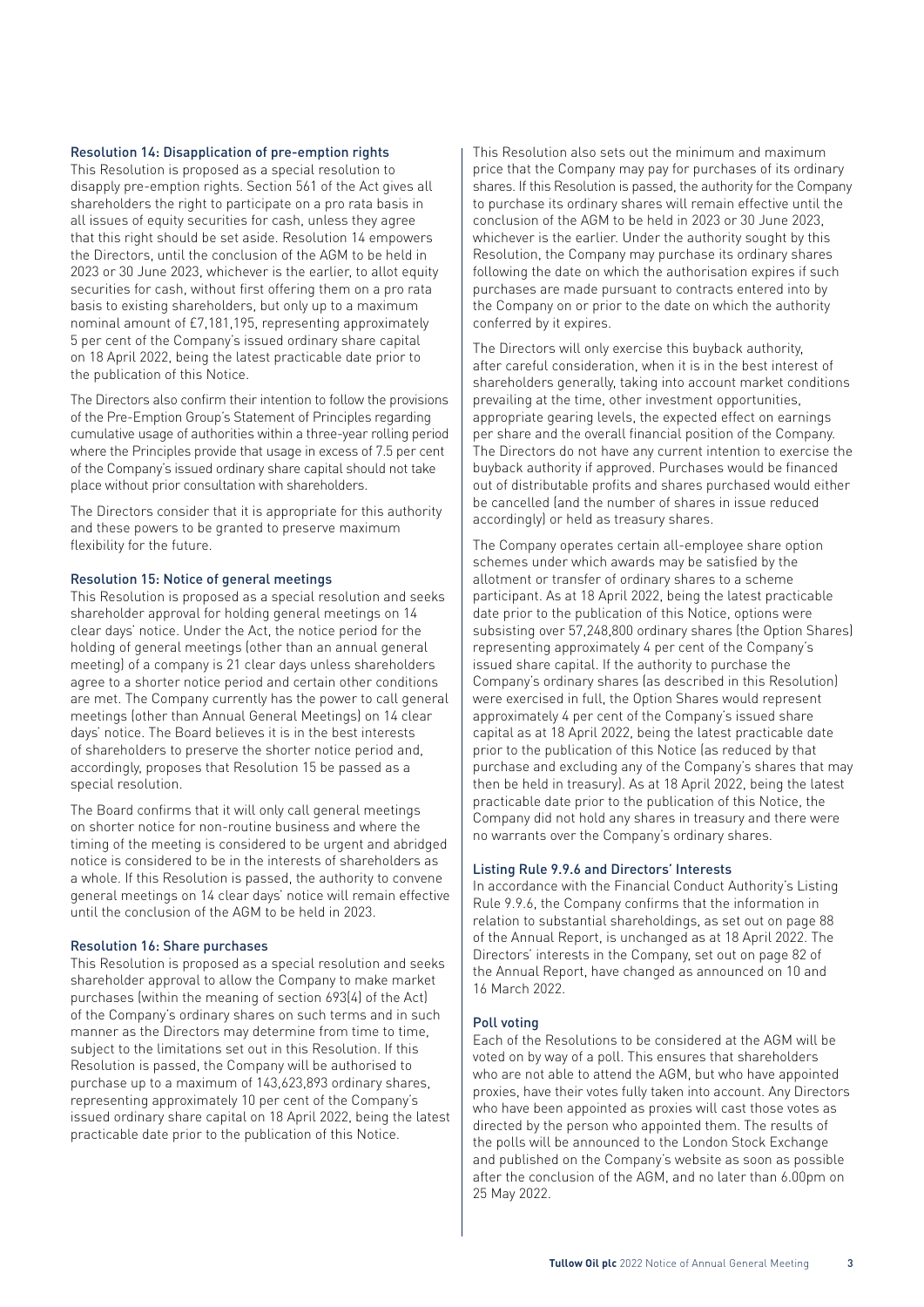### Letter from the Chair of the Board continued

#### Action to be taken

A Form of Proxy for use in respect of the AGM and a prepaid reply envelope are enclosed. Please complete, sign and return the enclosed Form of Proxy as soon as possible in accordance with the instructions printed thereon whether or not you intend to be present at the AGM. The Form of Proxy should be returned so as to be received by the Company's Registrar, Computershare Investor Services PLC, The Pavilions, Bridgwater Road, Bristol BS99 6ZY, as soon as possible and by no later than 12 noon on 23 May 2022. You can also appoint a proxy online at www.investorcentre.co.uk/eproxy or through CREST. Further details of how to do so are set out in the notes to the Notice of AGM on pages 10 to 12 of this document.

#### Ghanaian shareholders

To allow our shareholders in Ghana to participate in the AGM, we have put in place special procedures for them to cast their votes and appoint a proxy. The procedures are explained in advertisements we will shortly place in local newspapers in Ghana. In summary, Forms of Proxy may be obtained from our Registrar in Ghana. If any of our Ghanaian shareholders need further assistance, they should contact Central Securities Depository (GH) Limited, 4th Floor, Cedi House, P.M.B CT, 465 Cantonments, Accra, Ghana (telephone +233 (0) 303 972 254/(0) 302 689 313) or email info@csd.com.gh.

#### Recommendation

Your Directors believe that the Resolutions to be proposed at the AGM are in the best interests of the Company and its shareholders as a whole and unanimously recommend that you vote in favour of them, as they propose to do so in respect of their own shareholdings.

Yours faithfully

<del>nek</del>M

Phuthuma Nhleko Chair of the Board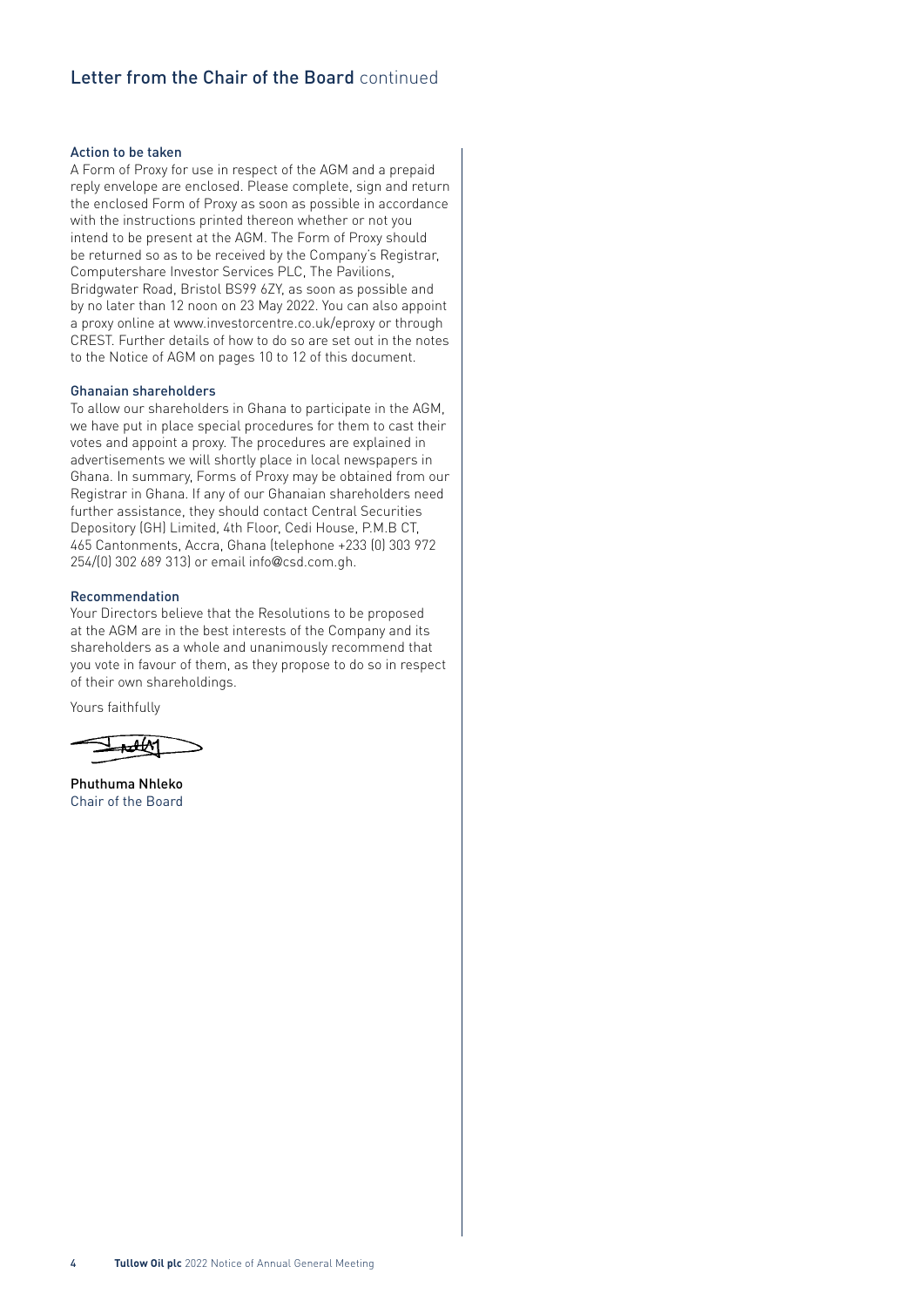# Directors' biographies

The following biographies are of those Directors seeking re-election or election (as applicable) at the AGM and set out the key strengths and experience of each Director which are relevant to the long-term sustainable success of the Company and therefore the reason why the Board believes each Director's contribution is, and continues to be, important to the Company's long-term sustainable success:

#### Mike Daly

Non-executive Director

Age: 68; Nationality: British; Appointment: 2014; Tenure: 7 years; Independent: Yes

#### Key strengths applicable to Tullow Oil plc's long-term

sustainable success: Upstream business, exploration and appraisal executive leadership, business development, executive and public company leadership, technology and innovation, environment, health, safety and sustainability.

#### Experience relevant to Tullow Oil plc's long-term sustainable

success: Mike brings significant upstream experience to Tullow from a 40-year career in the oil and gas business. Mike spent 28 years at BP plc where he held a number of senior executive and functional roles within the exploration and production division across Europe, South America, the Middle East and Asia, including eight years as head of exploration and new business development. He also served on BP's executive team as executive vice president exploration, accountable for the leadership of BP's exploration business. Mike was a member of the World Economic Forum's Global Agenda Council on the Arctic and has served on the advisory board of the British Geological Survey. He is a visiting professor at the Department of Earth Sciences, Oxford University. He holds a BSc in Geology from the University College of Wales and a PhD in Geology from Leeds University. Mike is also a graduate of the Program for Management Development, Harvard Business School, and in 2014 was awarded The Geological Society of London's Petroleum Group Medal.

Current external roles: Non-executive director of Compagnie Générale de Géophysique, a global provider of geoscience and geophysical services to the oil and gas industry, where he is chair of the health, safety, environment and sustainable development committee and a member of the investment committee. President of the Geological Society of London, a registered UK charity.

#### Rahul Dhir

Chief Executive Officer Age: 56; Nationality: British; Appointment: 2020; Tenure: 2 years; Independent: No

#### Key strengths applicable to Tullow Oil plc's long-term

sustainable success: Upstream business, exploration, development and operations, executive leadership, capital markets, M&A, environment, health, safety and sustainability.

# Experience applicable to Tullow Oil plc's long-term

sustainable success: Rahul brings substantial leadership experience in the oil and gas industry to Tullow, having founded Delonex Energy, an Africa-focused oil and gas company in 2013. Prior to establishing Delonex, Rahul spent six years at Cairn India as chief executive officer and managing director. Under his leadership Cairn India successfully completed a \$2 billion IPO and grew to a market value of nearly \$13 billion with operated production of over 200,000 barrels of oil equivalent per day. Rahul started his career as a petroleum engineer, before moving into investment banking where he led teams at Morgan Stanley and Merrill Lynch, advising major oil & gas companies on merger and acquisition and capital market related issues.

Current external roles: Member of the International Board of Advisors at the University of Texas at Austin.

#### Martin Greenslade

Non-executive Director Age: 56; Nationality: British; Appointment: 2019; Tenure: 3 years; Independent: Yes

Key strengths applicable to Tullow Oil plc's long-term sustainable success: Corporate finance, accounting and audit, risk management and executive and public company leadership.

Experience applicable to Tullow Oil plc's long-term sustainable success: Martin, a chartered accountant, brings extensive corporate financial experience to Tullow from a 34-year career in the property, engineering and financial sectors in the UK and across Africa, Scandinavia and Europe. From 2005 to 2021 Martin was chief financial officer at Land Securities Group plc, a listed UK real estate company. Previously, he spent five years as group finance director of Alvis plc, an international defence and engineering company. Martin holds an MA in Computer and Natural Sciences from Cambridge University and is also a graduate of the Stanford Executive Program, Stanford University, California.

Current external roles: Martin is a board trustee of the UK arm of International Justice Mission, a human rights charity focused on protecting the poor from violence and ending human slavery.

#### Mitchell Ingram

Non-executive Director

Age: 59; Nationality: British; Appointment: 2020; Tenure: <2 years; Independent: Yes

Key strengths applicable to Tullow Oil plc's long-term sustainable success: Upstream business, corporate finance, accounting and audit, business development, risk management, executive leadership, investor and government relations.

#### Experience applicable to Tullow Oil plc's long-term

sustainable success: Mitchell brings a wealth of oil and gas executive experience to Tullow, having established a distinguished career spanning over 28 years of experience in the oil and natural gas industry. Mitchell joined Anadarko in 2015 and became executive vice-president of International, Deep Water and Exploration in 2018. Prior to this, he served as development director and then asset general manager for the Karachaganack field in Kazakhstan at BG Group, following his time as managing director of QGC Australia. Mitchell began his career at Occidental and spent 22 years in a number of technical and operational roles in the UK North Sea, Qatar and Libya. Mitchell holds a BSc in Engineering Technology from Robert Gordon University in Aberdeen.

#### Current external roles: None.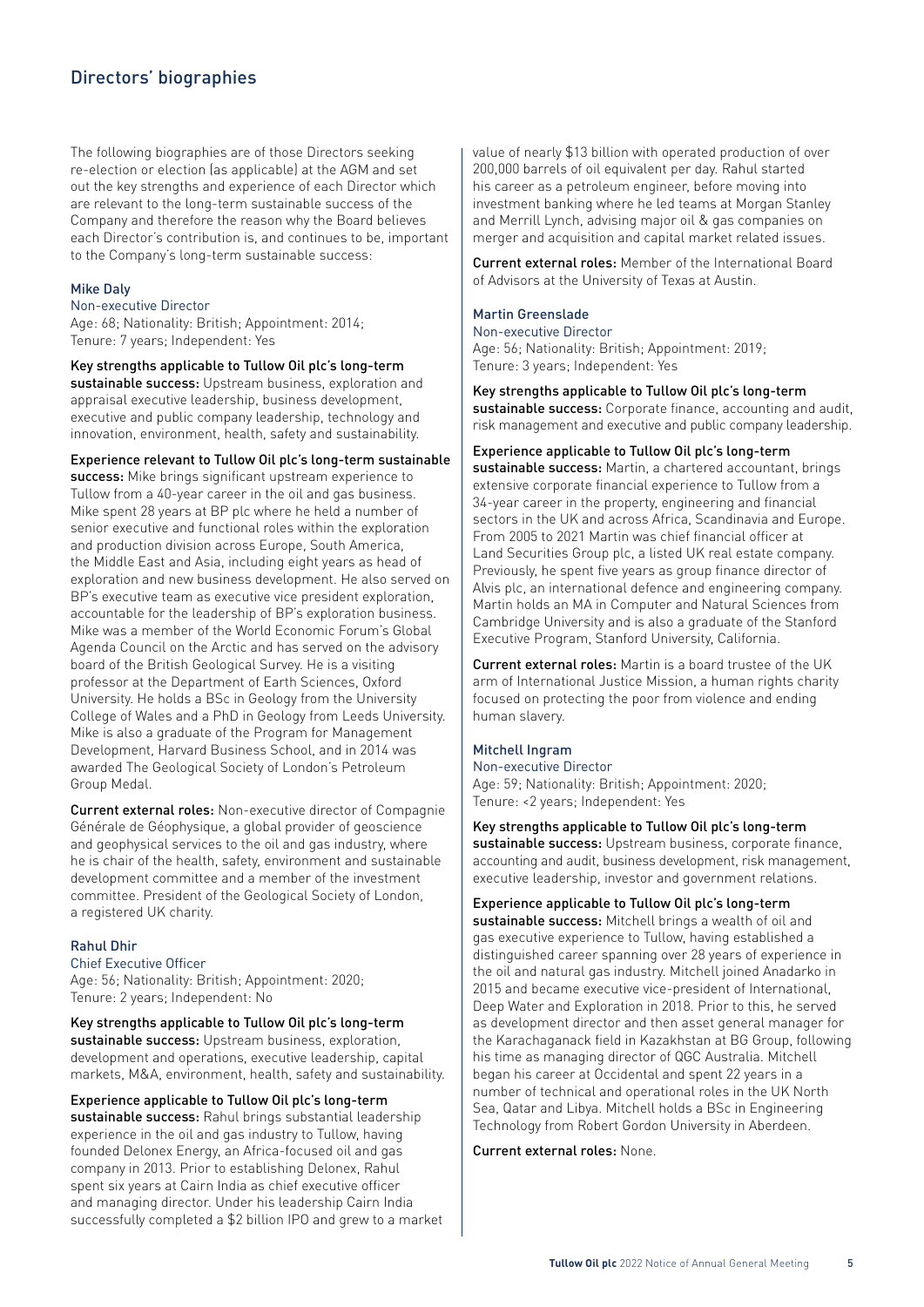# Directors' biographies continued

#### Sheila Khama

Non-executive Director Age: 64; Nationality: Motswana; Appointment: 2019; Tenure: 3 years; Independent: Yes

Key strengths applicable to Tullow Oil plc's long-term sustainable success: Extractives project and policy reform, executive leadership, corporate governance, business development, public–private partnership and sustainability.

Experience applicable to Tullow Oil plc's long-term sustainable success: Sheila brings to Tullow a wealth of executive experience in the banking and natural resources sectors across Africa. Sheila served as the chief executive officer of De Beers Botswana from 2005 to 2010, after which she served as a director of the extractives advisory programme at the African Centre for Economic Transformation. In 2013, Sheila took up a position as director of the Natural Resources Centre at the African Development Bank, Abidjan, Côte d'Ivoire. Sheila subsequently became a policy adviser at the World Bank in Washington in 2016. In both roles she advised host governments on sustainable development policies for natural resources. During this time she also represented the African Development Bank as an observer on the international board of directors of the Extractive Industries Transparency Initiative. Sheila holds a BA from the University of Botswana and an MBA from the Edinburgh University Business School.

Current external roles: Sheila is currently a member of the Advisory Board of the Centre for Sustainable Development Investment, Columbia University, and the audit committee of the United Nations Office of Operations, a non-executive director of the Development Partner Institute, as well as a non-executive Director of The Metals Company, which is listed on the NASDAQ Stock Exchange in New York.

#### Genevieve Sangudi

Non-executive Director Age: 45; Nationality: Tanzanian; Appointment: 2019; Tenure: 3 years; Independent: Yes

Key strengths applicable to Tullow Oil plc's long-term sustainable success: Corporate finance, accounting and audit, business development, risk management, executive leadership and investor relations.

Experience applicable to Tullow Oil plc's long-term sustainable success: Genevieve brings considerable

marketing, investment and fund management experience to Tullow from a 22-year career in the financial sector in the US and across Africa. Genevieve began her career in business development as a marketing executive at Procter & Gamble, Boston, before joining Emerging Capital Partners, a pan-African private equity firm, as a partner and managing director. At Emerging Capital Partners Genevieve served on the boards of portfolio companies working closely with the executive teams and set up the company's operations in Nigeria. Since 2011, Genevieve has been managing director, Sub-Saharan Africa, for the American private equity company Carlyle Group, based in Johannesburg, South Africa, leading on a number of significant transactions in Gabon, Tanzania, Nigeria and Uganda. Genevieve holds a BA from Macalester College, St Paul, Minnesota, an MA in International Affairs from Columbia University, New York, and an MBA from the Columbia Business School, Columbia University.

Current external roles: Genevieve is currently managing director, Sub-Saharan Africa, for the American private equity company Carlyle Group.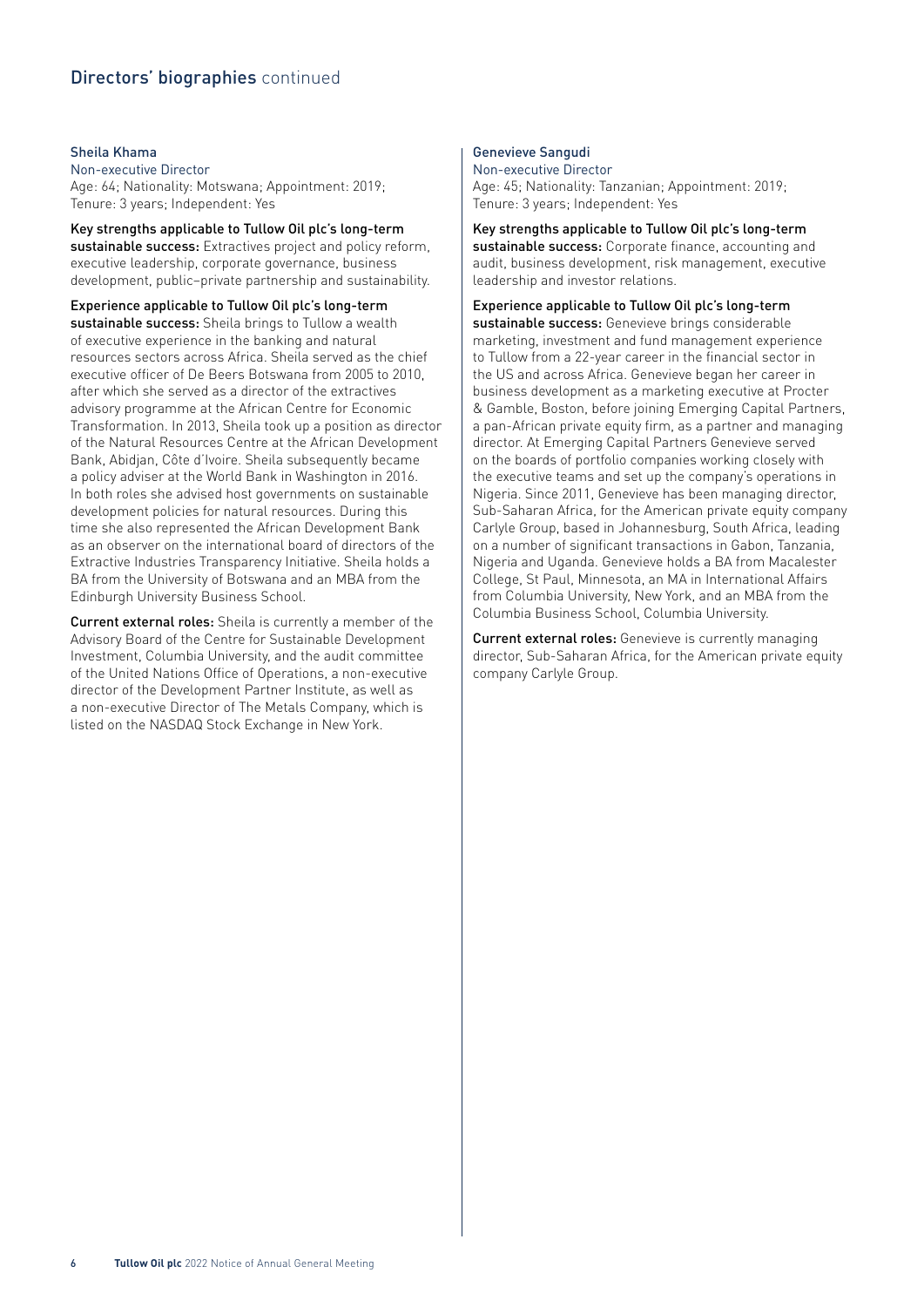#### Phuthuma Nhleko

Non-executive Chair of the Board

Age: 61; Nationality: South African; Appointment: October 2021; Tenure: <1 year; Independent: Yes

Key strengths applicable to Tullow Oil plc's long-term sustainable success: Executive leadership, public company governance and leadership, emerging markets, engineering, investor relations, corporate finance, business development, risk management, technology and innovation.

Experience relevant to Tullow Oil plc's long-term sustainable success: Phuthuma brings extensive emerging markets experience to Tullow having worked successfully across Africa over the past three decades. Phuthuma was chief executive of MTN Group, the leading pan-African telecommunications company, from 2002 to 2011. During his time with MTN, the Group grew rapidly in Africa and the Middle East, gaining over 185 million subscribers to become one of the largest listed companies in Africa. In 2013, Phuthuma returned to MTN as a non-executive director and chairman until 2019. This included a period as executive chairman from 2015 to 2017. He remained part of the international advisory board for the business until August 2021. After stepping down as chief executive of MTN in 2011, Phuthuma was a non-executive director at BP plc (2011–16) and Anglo-American plc (2011– 15). He also served previously on the boards of Nedbank and Old Mutual in South Africa.

Current external roles: Phuthuma is chairman of Phembani Group, an investment group which he founded in 1994, and is chairman-designate of the Johannesburg Stock Exchange Ltd. Phuthuma is also a non-executive director of South African downstream energy company, Engen Petroleum, and a non-executive director of IHS Towers, the NYSE-listed Emerging Markets Telecom Infrastructure Provider.

#### Jeremy Wilson

Non-executive Senior Independent Director Age: 57; Nationality; British; Appointment: 2013; Tenure: 8 years; Independent: Yes

In October 2022, Jeremy Wilson will have completed nine years on the Board. It is his intention to seek re-election at the AGM in early 2022 and in due course agree with the Board a date that is mutually convenient for him to retire before October 2022.

Key strengths applicable to Tullow Oil plc's long-term

sustainable success: Corporate finance, accounting and audit, business development, risk management, executive leadership, public company governance and leadership and investor relations.

Experience applicable to Tullow Oil plc's long-term

sustainable success: Jeremy brings extensive strategic and corporate finance experience to Tullow developed over a 30-year business career. Most recently Jeremy spent 26 years at the investment bank JP Morgan where he held a number of senior executive roles including head of European mergers and acquisitions, co-head of global natural resources and diversified industrials and latterly vice chair of the bank's energy group. Up until mid-2020 Jeremy was a non-executive director of John Wood Group plc, an international engineering company providing project and technical services to the energy industry, where he served as a senior independent director on the audit and nominations committees and chair of the remuneration committee. Jeremy holds an MSc in Engineering from Cambridge University.

Current external roles: Jeremy is founder, owner and chair of the Lakeland Climbing Centre.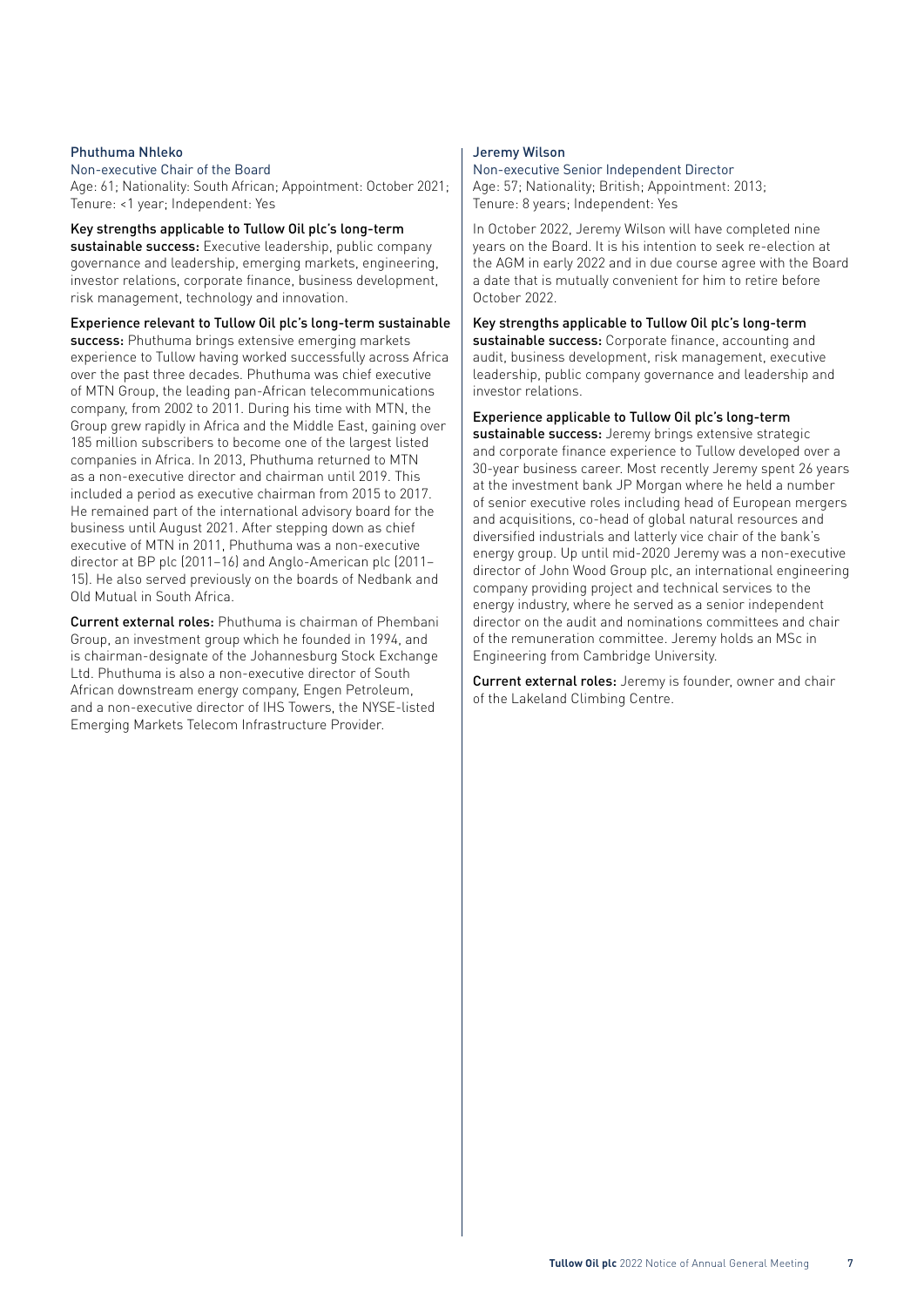Notice is hereby given that the Annual General Meeting of Tullow Oil plc (the Company) will be held at the London offices of Tullow Oil plc at 9 Chiswick Park, 566 Chiswick High Road, London W4 5XT, on 25 May 2022 at 12 noon to consider and, if thought fit, pass the Resolutions set out below.

Resolutions 1 to 13 will be proposed as ordinary resolutions and Resolutions 14 to 16 will be proposed as special resolutions.

#### Ordinary resolutions

- 1. To receive and adopt the Company's annual accounts for the financial year ended 31 December 2021 and the associated reports of the Directors and auditor.
- 2. To approve the Annual Statement by the Chair of the Remuneration Committee and the Annual Report on Remuneration set out on pages 71 to 72 and 73 to 84 of the Company's Annual Report and Accounts for the financial year ended 31 December 2021.
- 3. To re-elect Mike Daly as a Director.
- 4. To re-elect Rahul Dhir as a Director.
- 5. To re-elect Martin Greenslade as a Director.
- 6. To re-elect Mitchell Ingram as a Director.
- 7. To re-elect Sheila Khama as a Director.
- 8. To re-elect Genevieve Sangudi as a Director.
- 9. To elect Phuthuma Nhleko as a Director.
- 10. To re-elect Jeremy Wilson as a Director.
- 11. To re-appoint Ernst & Young LLP as auditor of the Company to hold office from the conclusion of the Annual General Meeting until the conclusion of the Annual General Meeting of the Company to be held in 2023.
- 12. To authorise the Audit Committee to determine the remuneration of Ernst & Young LLP.

13. THAT the Board of Directors of the Company (the Board) be and is hereby generally and unconditionally authorised pursuant to and in accordance with section 551 of the Companies Act 2006 to exercise all the powers of the Company to allot shares in the Company and to grant rights to subscribe for or to convert any securities into shares in the Company up to an aggregate nominal amount of £47,874,631 provided that this authority shall expire at the conclusion of the Annual General Meeting of the Company to be held in 2023 or on 30 June 2023, whichever is the earlier, save that the Company may before such expiry make an offer or enter into an agreement which would or might require shares to be allotted, or rights to subscribe for or to convert securities into shares to be granted, after such expiry and the Board may allot shares or grant such rights in pursuance of such an offer or agreement as if the authority conferred hereby had not expired.

#### Special resolutions

- 14. THAT, if Resolution 13 is passed, the Board of Directors of the Company (the Board) be empowered to allot equity securities (as defined in the Companies Act 2006 (the Act)) (including the grant of rights to subscribe for, or to convert any securities into, equity securities) for cash under the authority given by that Resolution and/or to sell ordinary shares held by the Company as treasury shares for cash as if section 561 of the Act did not apply to any such allotment or sale, such power to be limited to the allotment of equity securities and the sale of treasury shares for cash:
	- a) in connection with a rights issue, open offer or other pre-emptive issue; and
	- b) (otherwise than under paragraph (a) above) up to an aggregate nominal amount of £7,181,195,

 and shall expire at the end of the Annual General Meeting of the Company to be held in 2023 (or, if earlier, at the close of business on 30 June 2023) but, in each case, prior to its expiry the Board may make offers, and enter into agreements, which would, or might, require equity securities to be allotted (and treasury shares to be sold) after the power expires and the Board may allot equity securities (and sell treasury shares) under any such offer or agreement as if the power had not expired.

15. THAT the Company be and is hereby generally and unconditionally authorised to hold general meetings (other than Annual General Meetings) on no less than 14 clear days' notice, such authority to expire at the conclusion of the Annual General Meeting of the Company to be held in 2023.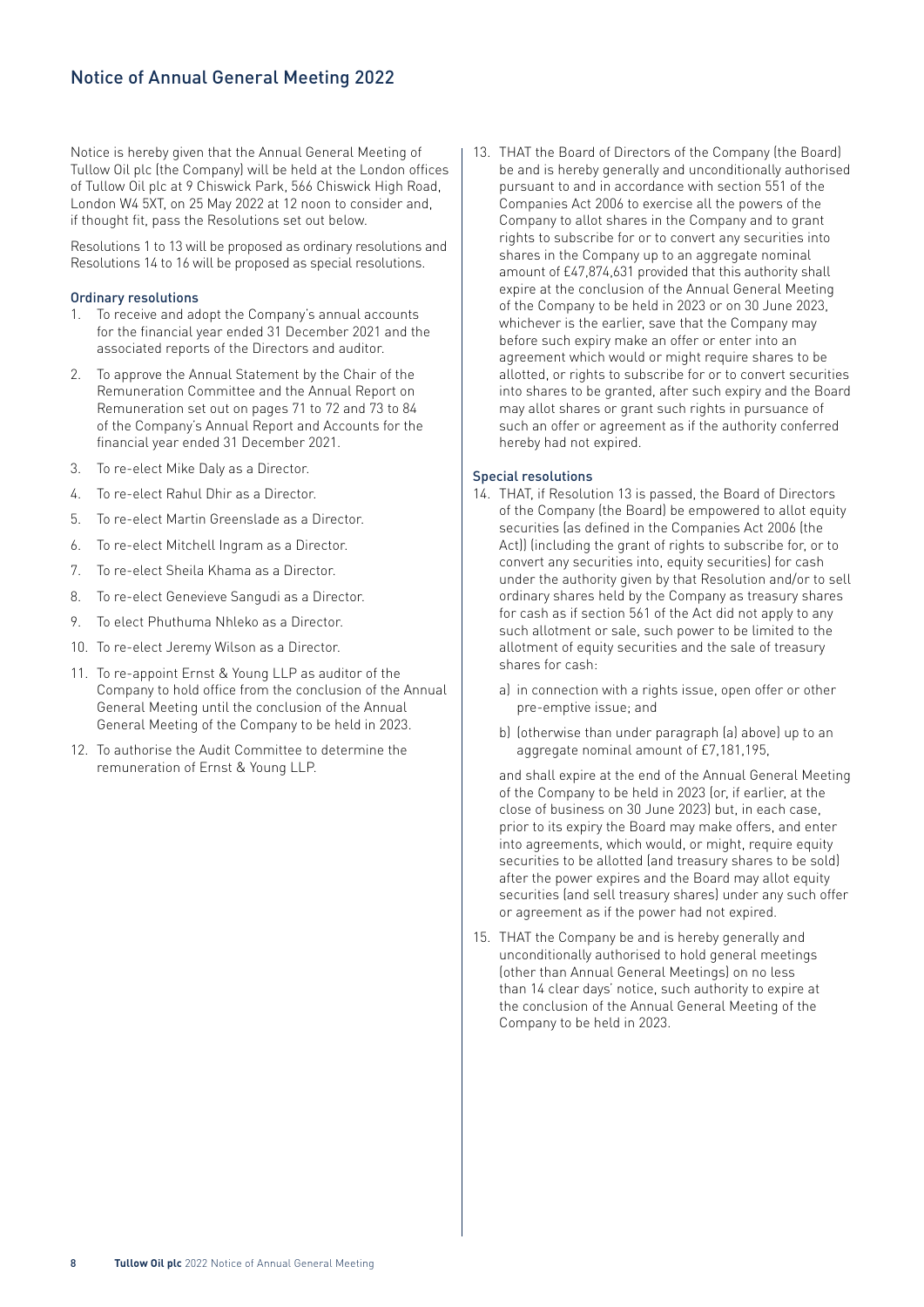#### Special resolutions continued

- 16. THAT the Company be and it is hereby generally authorised pursuant to section 701 of the Companies Act 2006 (the Act) to make market purchases (within the meaning of section 693(4) of the Act) of ordinary shares of £0.10 each in the capital of the Company ('Ordinary Shares') on such terms and in such manner as the Board of Directors of the Company may from time to time determine, provided that:
	- a) the number of such Ordinary Shares hereby authorised to be acquired by the Company shall not exceed 143,623,893; and
	- b) the price that may be paid by the Company for any of its Ordinary Shares shall not be less than £0.10, being the nominal value of each Ordinary Share, and shall not be greater than the higher of, exclusive of expenses:
		- i. an amount equal to 105 per cent of the average trading price of the Ordinary Shares as derived from the middle market quotations for an Ordinary Share on the London Stock Exchange Daily Official List for the five trading days immediately preceding the date on which a share is contracted to be purchased; and
		- ii. the higher of the price of the last independent trade and the highest current independent bid on the trading venue where the purchase is carried out.

 Unless previously revoked, renewed, extended or varied the authority hereby conferred shall expire at the conclusion of the Annual General Meeting of the Company to be held in 2023 or on 30 June 2023, whichever is the earlier, provided that the Company may effect purchases following the date on which the authority hereby conferred expires if such purchases are made pursuant to contracts for purchases of Ordinary Shares which are entered into by the Company on or prior to the date on which the authority hereby conferred expires.

By Order of the Board

Adam Holland Company Secretary

22 April 2022

#### Registered office:

9 Chiswick Park 566 Chiswick High Road London W4 5XT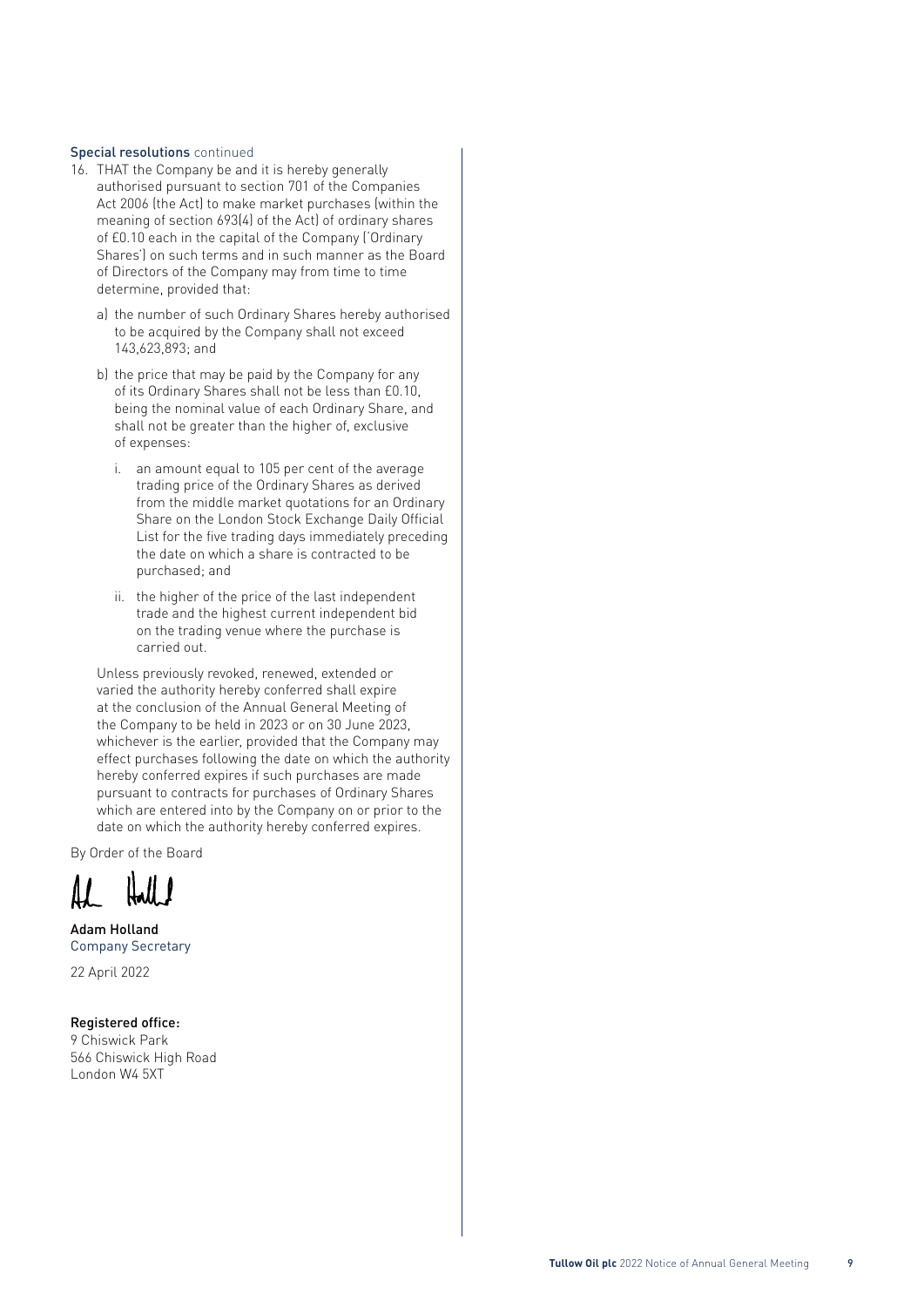#### Notes

#### 1. Attending the Annual General Meeting in person

If you wish to attend the Annual General Meeting (AGM) in person, you should arrive at the venue in good time to allow your attendance to be registered. It is advisable to have some form of identification with you as you may be asked to provide evidence of your identity to the Company's registrar, Computershare Investor Services PLC (the Registrar), prior to being admitted to the AGM.

#### 2. Audio cast and AGM website

This year, we are enabling shareholders to listen to a live audio cast of the AGM as well as participate remotely.

In order to participate at the meeting, you will need to visit www.meetnow.global/TULLOILAGM22 on your device operating a compatible browser using the latest version of Chrome, Firefox, Edge or Safari. Please note that Internet Explorer is not supported. It is highly recommended that you check your system capabilities in advance of the meeting day.

If you are a shareholder, you can use your unique Shareholder Reference Number and PIN as displayed on your Form of Proxy/Attendance Card. If you are an appointed proxy or a corporate representative you will have had to be provided with a unique invite code to enter the meeting and exercise your rights. These credentials will be issued one working day prior to the meeting, conditional on evidence of your proxy appointment or corporate representative appointment having been received and accepted. If you have not been provided with your meeting access credentials, please ensure you contact Computershare on the morning of the meeting, but no later than one hour before the start of the meeting.

Access to the meeting via www.meetnow.global/TULLOILAGM22 will be available from 11.00am. Where telephone lines are provided these will be activated 5 minutes prior to the meeting start time. During the meeting, you must ensure you are connected to the internet at all times in order to vote when the Chair commences polling on Resolutions being put to the meeting. Therefore, it is your responsibility to ensure connectivity for the duration of the meeting.

#### Accessing the telephone line

To be able to speak or ask a question verbally at the meeting, you must first log in to the meeting, where the telephone number and Access Code will be available.

#### To be seen and heard while asking a question

To be able to ask a question and be seen by the Board and those attending the meeting, you must log in to the meeting where the information on how to enter the virtual waiting room will be available.

#### Technical issues

If you experience any technical issues with the site you may either call our Registrar on the telephone number provided on the site or once you have entered the meeting, you can raise your question using the chat function. If you have technical issues prior to the start of the meeting you should contact our Registrar on the shareholder helpline.

#### Process

The process of asking questions and accessing the AGM audio casting will be further explained within the application and located on the information page.

#### Duly appointed proxies and corporate representatives

Please contact the Company's Registrar before 5.30pm on 24 May 2022 on the shareholder helpline number: +44 (0) 370 703 6242 for your Shareholder Reference Number (SRN) and PIN. Lines are open 8.30am to 5.30pm Monday to Friday (excluding public holidays in England and Wales).

Shareholders should note that electronic entry to the AGM will open at 11.00am on 25 May 2022, and the meeting will formally start at 12 noon.

#### 3. Appointment of proxies

Members are entitled to appoint one or more proxies to exercise all or any of their rights to attend, speak and vote at the AGM. A proxy need not be a member of the Company but must attend the AGM to represent a member. To be validly appointed, a proxy must be appointed using the procedures set out in these notes and in the notes to the accompanying Form of Proxy. If members wish their proxy to speak on their behalf at the meeting, members will need to appoint their own choice of proxy (not the Chair of the AGM) and give their instructions directly to them. Members can only appoint more than one proxy where each proxy is appointed to exercise rights attached to different shares. Members cannot appoint more than one proxy to exercise the rights attached to the same share(s). If a member wishes to appoint more than one proxy, they should contact the Registrar by telephone on +44 (0) 370 703 6242 or by logging on to www.investorcentre.co.uk/contactus. A member may instruct their proxy to abstain from voting on any Resolution to be considered at the AGM by marking the 'Vote Withheld' option when appointing their proxy. It should be noted that a vote withheld is not a vote in law and will not be counted in the calculation of the proportion of votes 'For' or 'Against' the Resolution. The appointment of a proxy will not prevent a member from attending the AGM and voting in person if they wish. A person who is not a member of the Company but who has been nominated by a member to enjoy information rights does not have a right to appoint any proxies under the procedures set out in these notes and should read note 10 below.

#### 4. Appointment of a proxy online

As an alternative to appointing a proxy using the Form of Proxy or CREST, members can appoint a proxy online at: www.investorcentre.co.uk/eproxy. In order to appoint a proxy using this website, members will need their Control Number, Shareholder Reference Number and PIN. This information is printed on the Form of Proxy. If for any reason a member does not have this information, they will need to contact the Registrar by telephone on +44 (0) 370 703 6242 or by logging on to www.investorcentre.co.uk/contactus. Members must appoint a proxy using the website no later than 48 hours (excluding non-working days) before the time of the AGM or any adjournment of that meeting.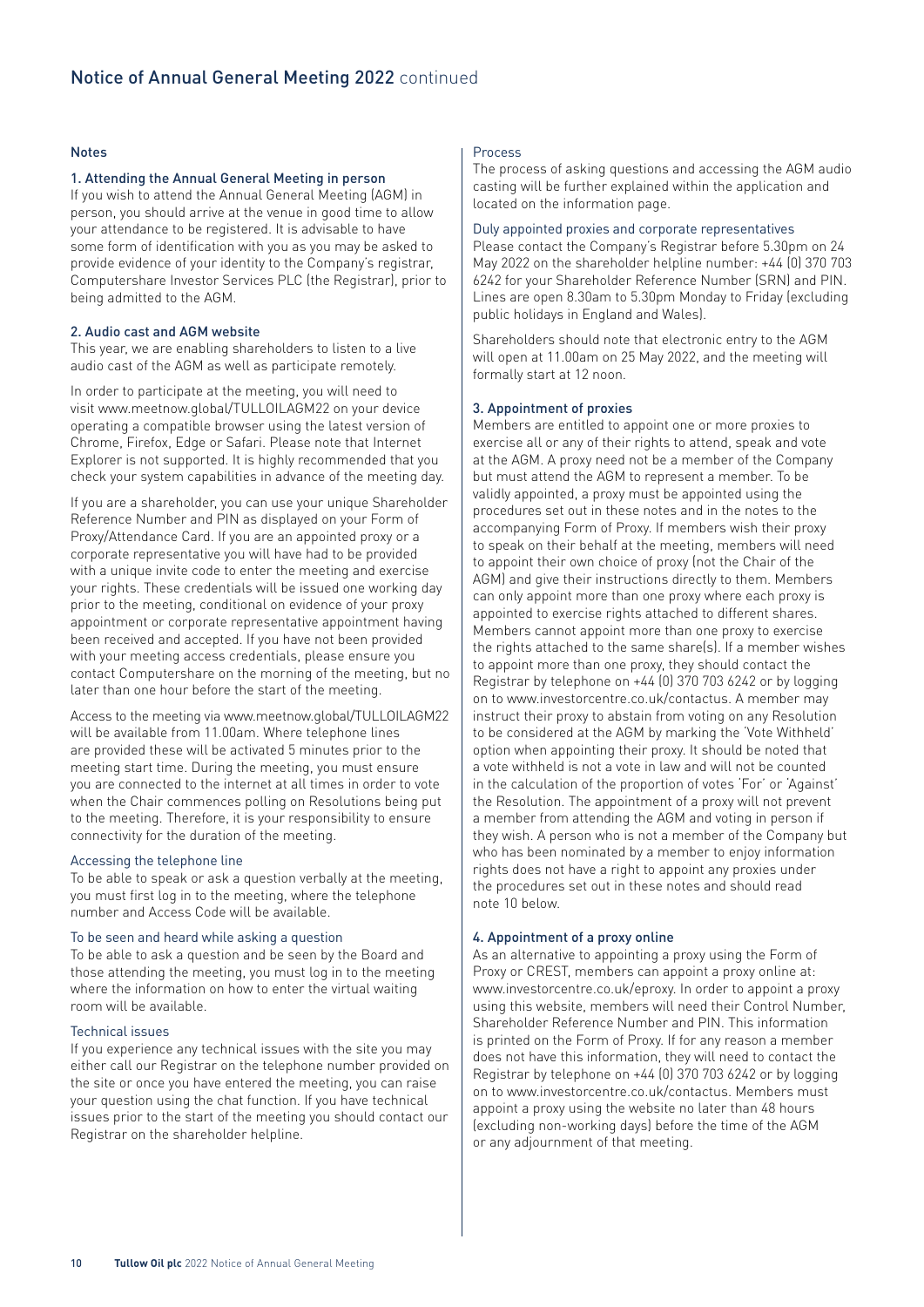#### 5. Appointment of a proxy using a Form of Proxy

A Form of Proxy for use in connection with the AGM is enclosed. To be valid, a Form of Proxy or other instrument appointing a proxy, together with any power of attorney or other authority under which it is signed or a certified copy thereof, must be received by post or (during normal business hours only) by hand by the Registrar at The Pavilions, Bridgwater Road, Bristol BS99 6ZY, no later than 48 hours (excluding non-working days) before the time of the AGM or any adjournment of that meeting. If you do not have a Form of Proxy and believe that you should have one, or you require additional Forms of Proxy, please contact the Registrar by telephone on +44 (0) 370 703 6242 or by logging on to www.investorcentre.co.uk/contactus.

#### 6. Appointment of a proxy through CREST

CREST members who wish to appoint a proxy or proxies through the CREST electronic proxy appointment service may do so by using the procedures described in the CREST Manual and by logging on to the following website: www.euroclear.com. CREST personal members or other CREST sponsored members, and those CREST members who have appointed (a) voting service provider(s), should refer to their CREST sponsor or voting service provider(s), who will be able to take the appropriate action on their behalf.

In order for a proxy appointment or instruction made using the CREST service to be valid, the appropriate CREST message (a CREST Proxy Instruction) must be properly authenticated in accordance with Euroclear UK & Ireland Limited's specifications and must contain the information required for such instruction, as described in the CREST Manual. The message, regardless of whether it constitutes the appointment of a proxy or is an amendment to the instruction given to a previously appointed proxy must, in order to be valid, be transmitted so as to be received by the Registrar (ID 3RA50) no later than 48 hours (excluding nonworking days) before the time of the Annual General Meeting or any adjournment of that meeting. For this purpose, the time of receipt will be taken to be the time (as determined by the timestamp applied to the message by the CREST Application Host) from which the Registrar is able to retrieve the message by enquiry to CREST in the manner prescribed by CREST. After this time any change of instructions to proxies appointed through CREST should be communicated to the appointee through other means.

CREST members and, where applicable, their CREST sponsors or voting service provider(s) should note that Euroclear UK & Ireland Limited does not make available special procedures in CREST for any particular message. Normal system timings and limitations will, therefore, apply in relation to the input of CREST Proxy Instructions.

It is the responsibility of the CREST member concerned to take (or, if the CREST member is a CREST personal member, or sponsored member, or has appointed (a) voting service provider(s), to procure that their CREST sponsor or voting service provider(s) take(s)) such action as shall be necessary to ensure that a message is transmitted by means of the CREST system by any particular time. In this connection, CREST members and, where applicable, their CREST sponsors or voting system providers are referred, in particular, to those sections of the CREST Manual concerning practical limitations of the CREST system and timings.

The Company may treat as invalid a CREST Proxy Instruction in the circumstances set out in Regulation 35(5)(a) of the Uncertificated Securities Regulations 2001 (as amended).

#### 7. Appointment of proxy through Proxymity

If you are an institutional investor you may be able to appoint a proxy electronically via the Proxymity platform, a process which has been agreed by the Company and approved by the Registrar. For further information regarding Proxymity, please go to www.proxymity.io. Your proxy must be lodged by 12 noon on 23 May 2022 in order to be considered valid. Before you can appoint a proxy via this process you will need to have agreed to Proxymity's associated terms and conditions. It is important that you read these carefully as you will be bound by them and they will govern the electronic appointment of your proxy.

#### 8. Appointment of proxy by joint holders

In the case of joint holders, where more than one of the joint holders purports to appoint one or more proxies, only the purported appointment submitted by the most senior holder will be accepted. Seniority shall be determined by the order in which the names of the joint holders stand in the Company's register of members in respect of the joint holding.

#### 9. Corporate representatives

Any corporation which is a member can appoint one or more corporate representatives. Members can only appoint more than one corporate representative where each corporate representative is appointed to exercise rights attached to different shares. Members cannot appoint more than one corporate representative to exercise the rights attached to the same share(s).

#### 10. Entitlement to attend and vote

To be entitled to attend and vote at the AGM (and for the purpose of determining the votes they may cast), members must be registered in the Company's register of members at 6.00pm on 23 May 2022 (or, if the AGM is adjourned, at 6.00pm on the day two days (excluding non-working days) prior to the adjourned meeting). Changes to the register of members after the relevant deadline will be disregarded in determining the rights of any person to attend and vote at the AGM.

#### 11. Votes to be taken by a poll

At the AGM all votes will be taken by a poll rather than on a show of hands. It is intended that the results of the poll votes will be announced to the London Stock Exchange and published on the Company's website as soon as possible after the conclusion of the AGM, and no later than 6.00pm on 26 May 2022.

#### 12. Nominated persons

Any person to whom this Notice is sent who is a person nominated under section 146 of the Companies Act 2006 (the Act) to enjoy information rights (a Nominated Person) may, under an agreement between them and the member by whom they were nominated, have a right to be appointed (or to have someone else appointed) as a proxy for the AGM. If a Nominated Person has no such proxy appointment right or does not wish to exercise it, they may, under any such agreement, have a right to give instructions to the member as to the exercise of voting rights.